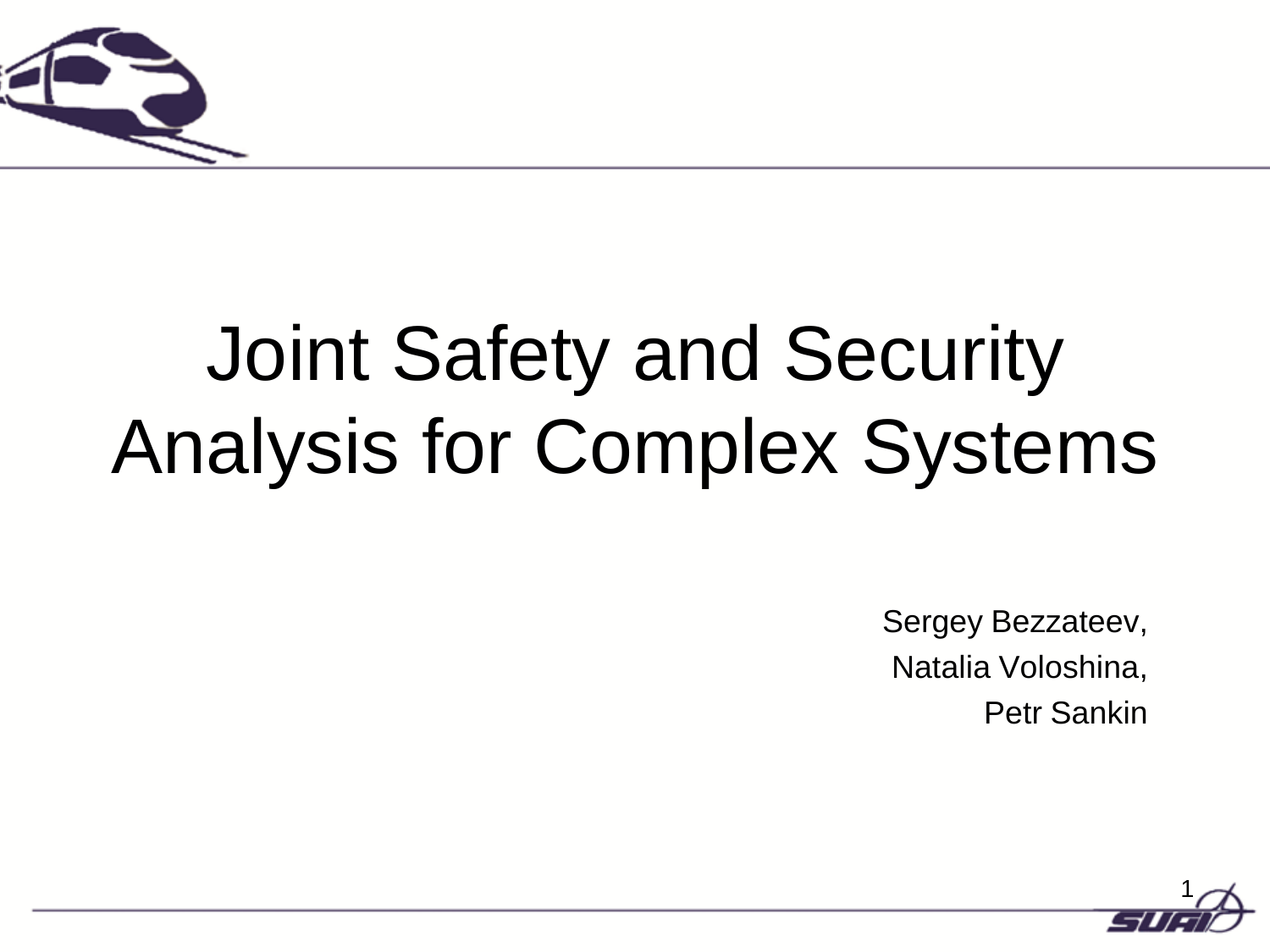

# **Safety vs. Security**

## **Information security is a Hot point of any Critical System**

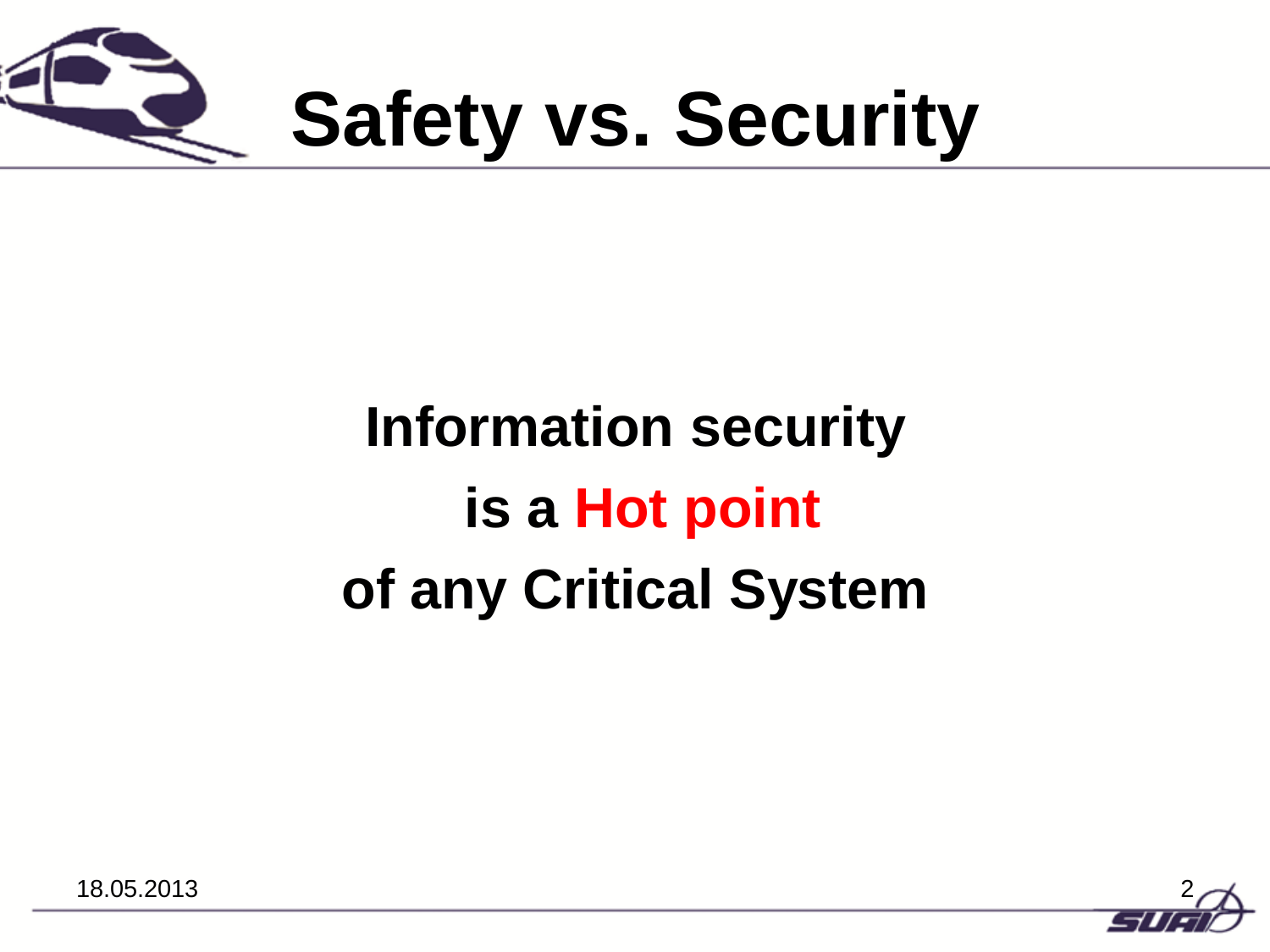

# **ERTMS**

## One of the most critical systems is **E**uropean **R**ail **T**raffic **M**anagement **S**ystem (**ERTMS**)

Is an EU "major European industrial project" to enhance cross-border interoperability and signalling procurement by creating a single Europe-wide standard for railway signalling with the final aim of improving the competitiveness of the rail sector.

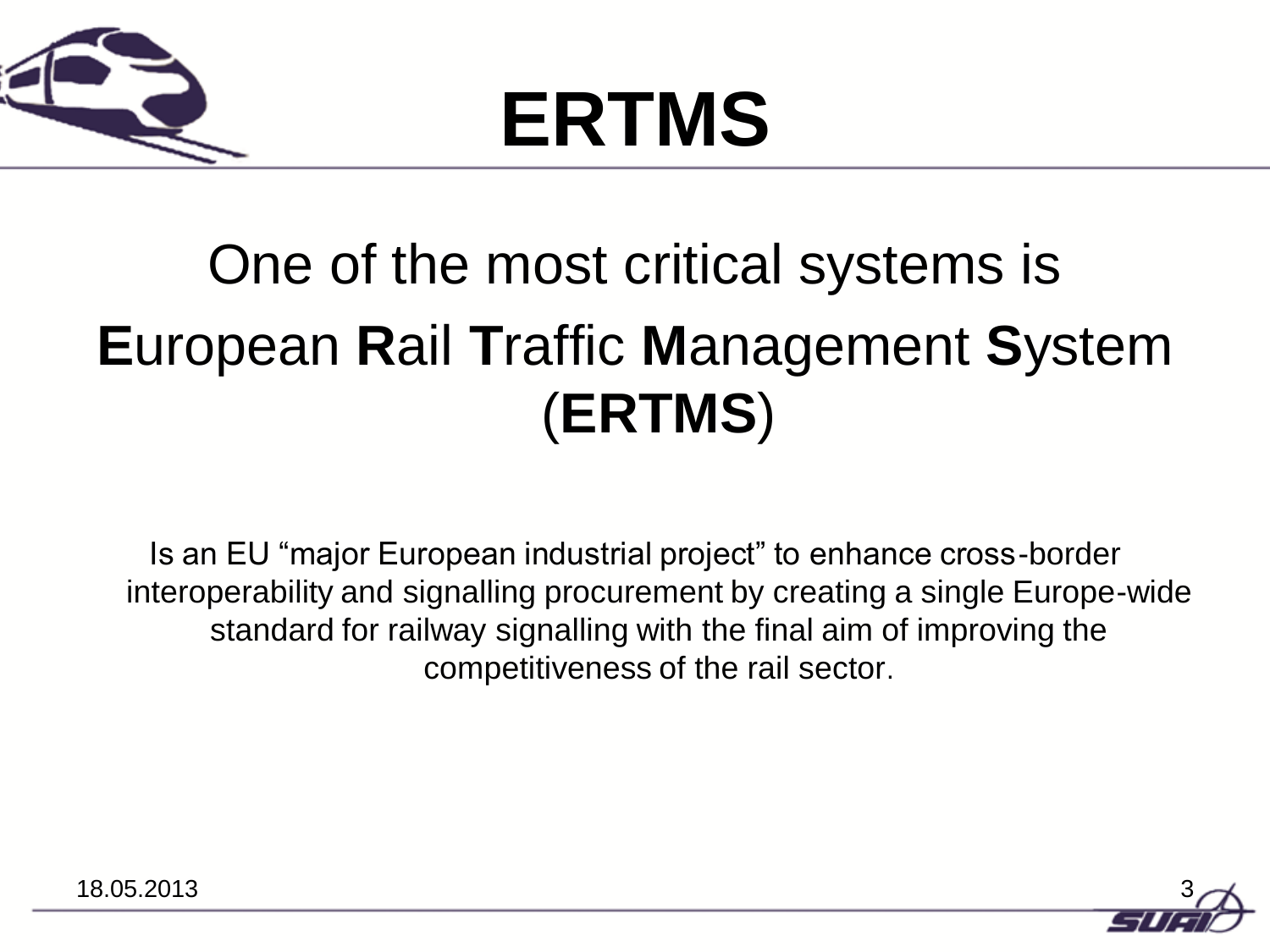

# **Safety vs. Security for ERTMS**

## It is critical to ensure the high level of **ERTMS Safety**

## Safety level depends on **Information Security**

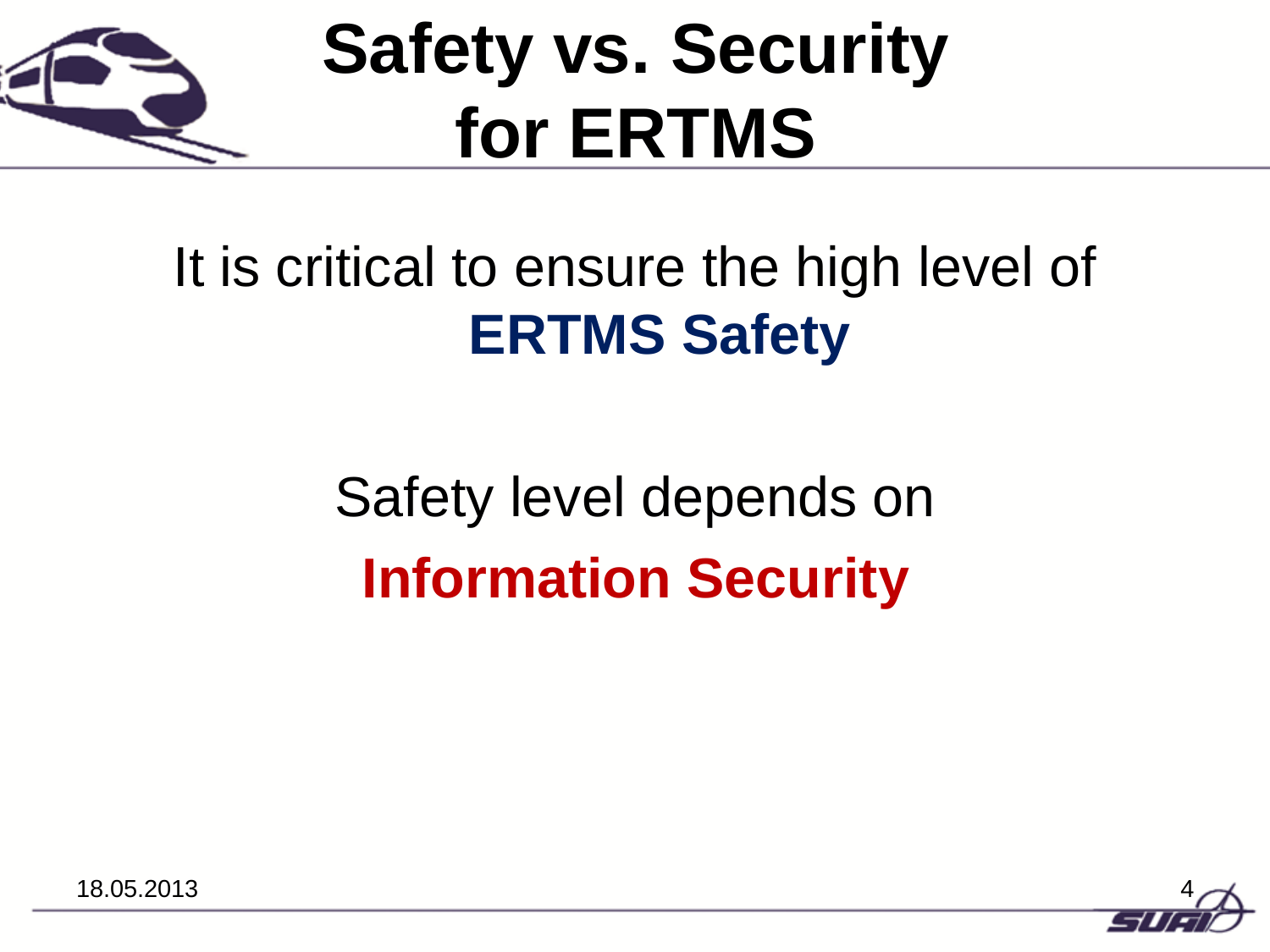

### Eurobalise Transmission System



#### **Eurobalise**

- *1. stores* infrastructure data as pre-formatted 'telegrams' :
	- •position reference,
	- •speed limits,
	- •line gradient,
	- •works on the line,
	- •etc.
- *2. sends* to train movement authorities and trackside data (telegrams selected by LEU) when energised by power from train's antenna.

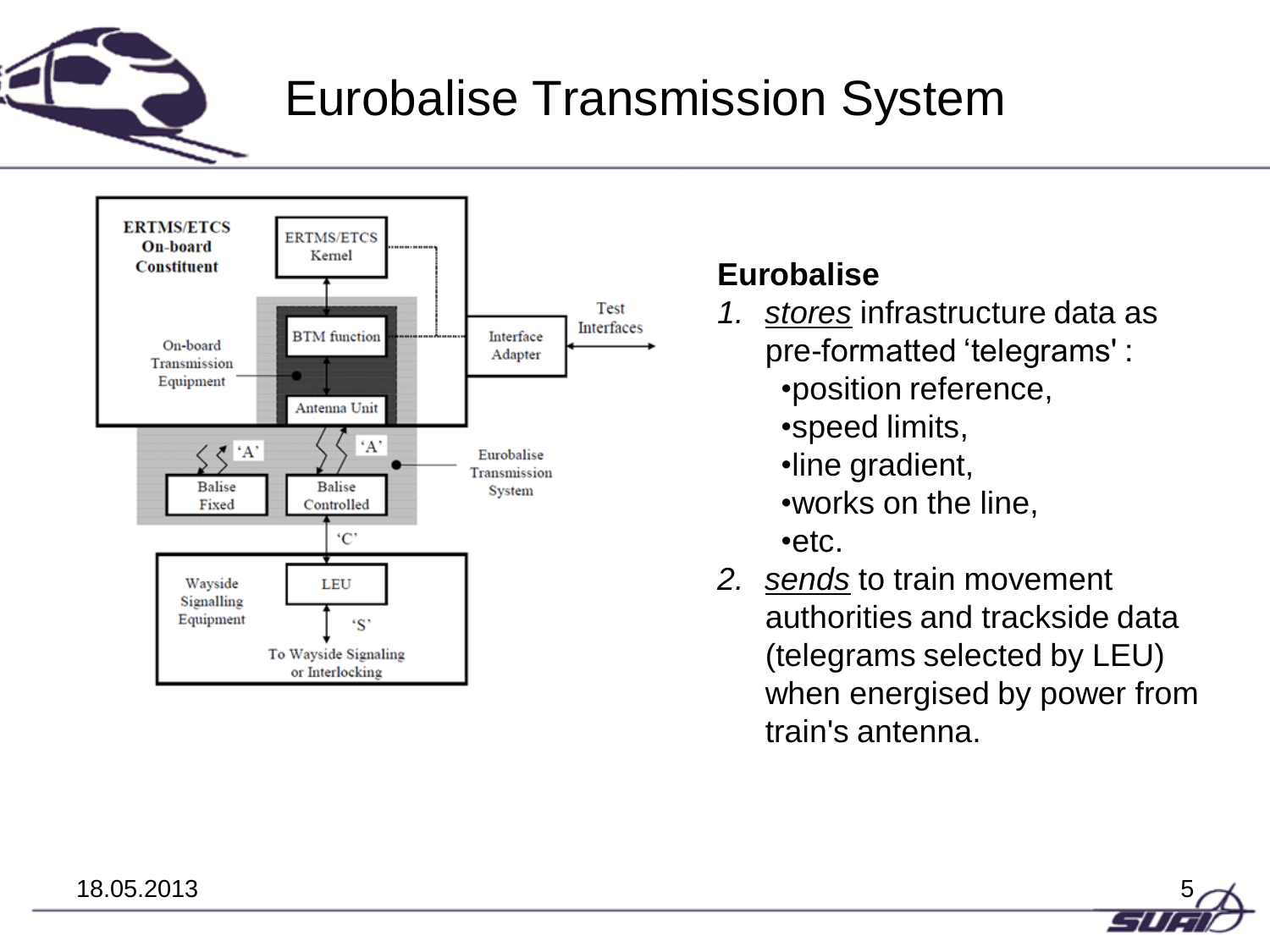# **How to balise work?**





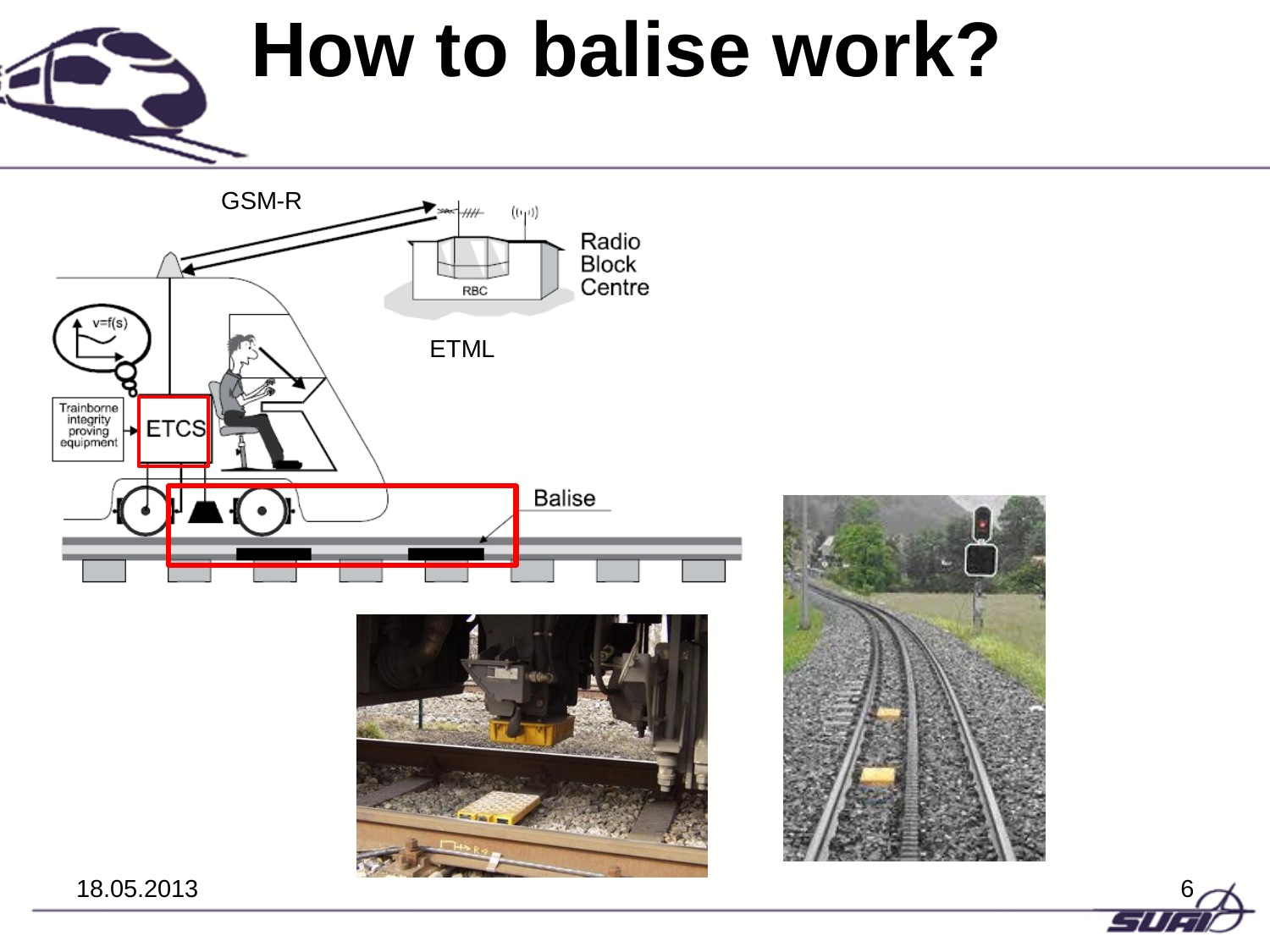

Safety Analysis defines hazardous events for balise system in ETRC:

#### **HAZARDOUS EVENTS TRANSBALISE-1(Corruption)**

Incorrect balise group message received by the on-board kernel functions as consistent

#### **TRANSBALISE-2(Deletion)**

Balise group not detected by on-board kernel functions (deletion)

#### **TRANSBALISE-3(Insertion)**

Inserted balise group message received the on-board kernel functions as consistent

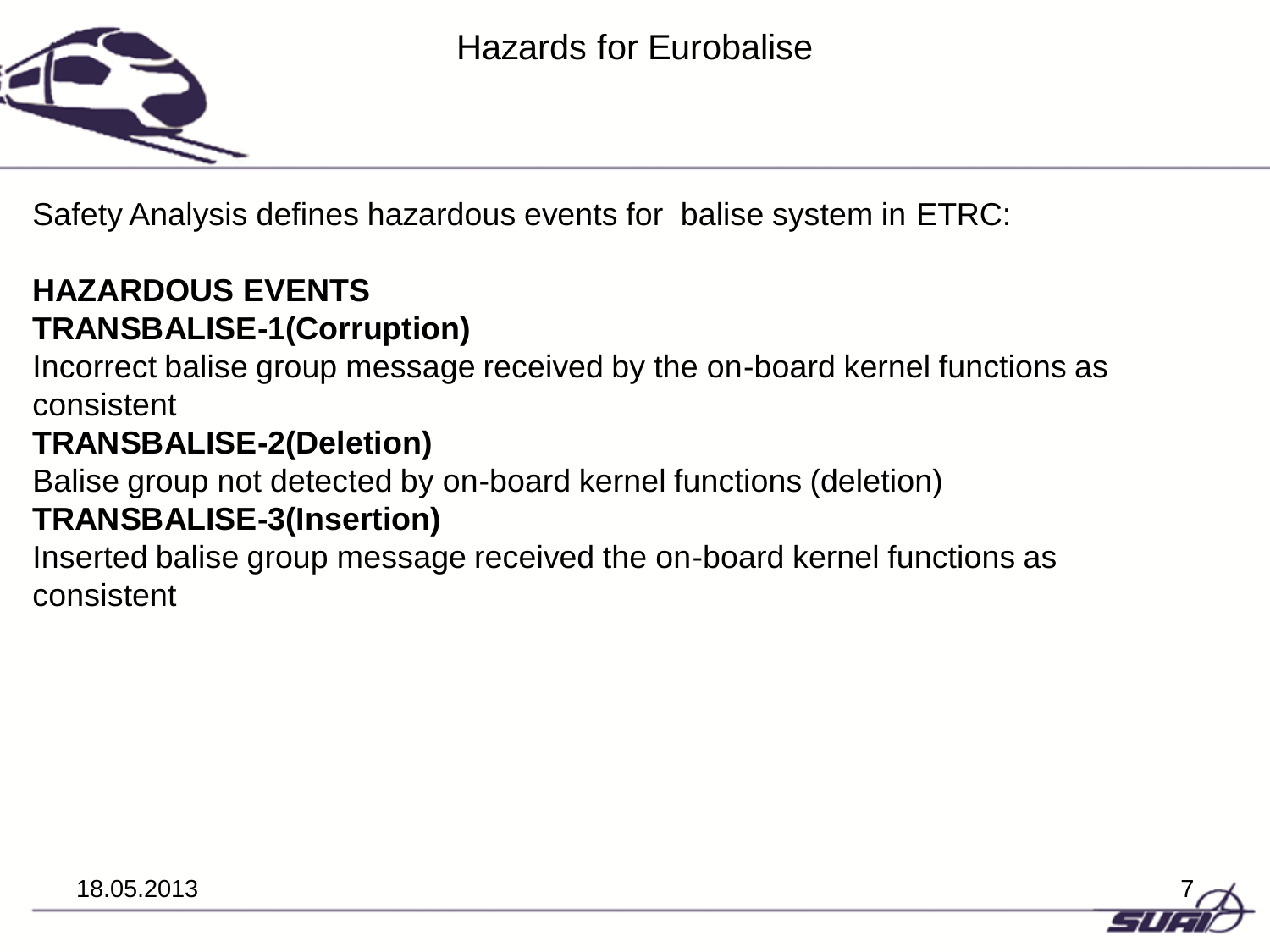

The subordinate hazards to TRANS-BALISES are defined as:

**EUB-H1** A balise group is not detected, due to failure of a balise group to transmit a detectable signal

**EUB-H4** Transmission of an erroneous telegram interpretable as correct, due to failure within a Balise

**EUB-H7** Erroneous localisation of a Balise Group, with reception of valid telegrams, due to failure within Balises (too strong up-link signal)

**EUB-H8** The order of reported Balises, with reception of valid telegram, is erroneous due to failure within a Balise (too strong up-link signal)

**EUB-H9** Erroneous reporting of a Balise Group in a different track, with reception of valid telegrams, due to failures within Balises (too strong up-link signal)

**BTM-H1** A balise group is not detected, due to failure within the onboard BTM(Balise Transmission Module) function **BTM-H4** Transmission to the on-board kernel of an erroneous telegram, interpretable as correct, due to failure within the onboard BTM function

**BTM-H7** Erroneous localisation of a Balise Group, with reception of valid telegrams, due to failure within the on-board BTM function (erroneous threshold function or significantly excessive Tele-powering signal)

**BTM-H8** The order of reported Balises, with reception of valid telegrams, is erroneous due to failure within the on-board BTM function (erroneous threshold function or significantly excessive Tele-powering signal

**BTM-H9** Erroneous reporting of a Balise Group in a different track, with reception of valid telegrams, due to failure within the on-board BTM function (erroneous threshold function or significantly excessive Tele-powering signal)

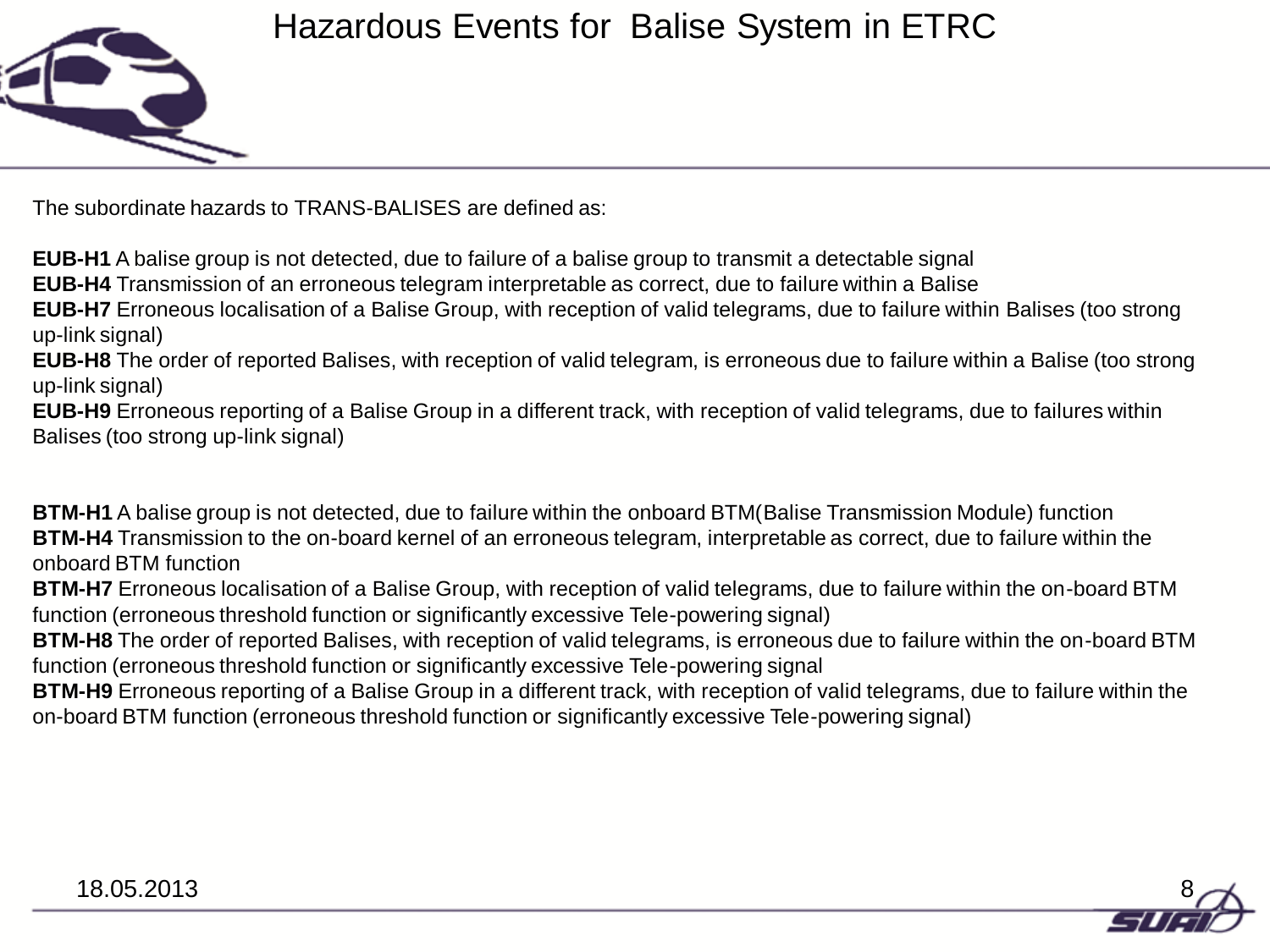

### Fault Tree Analysis

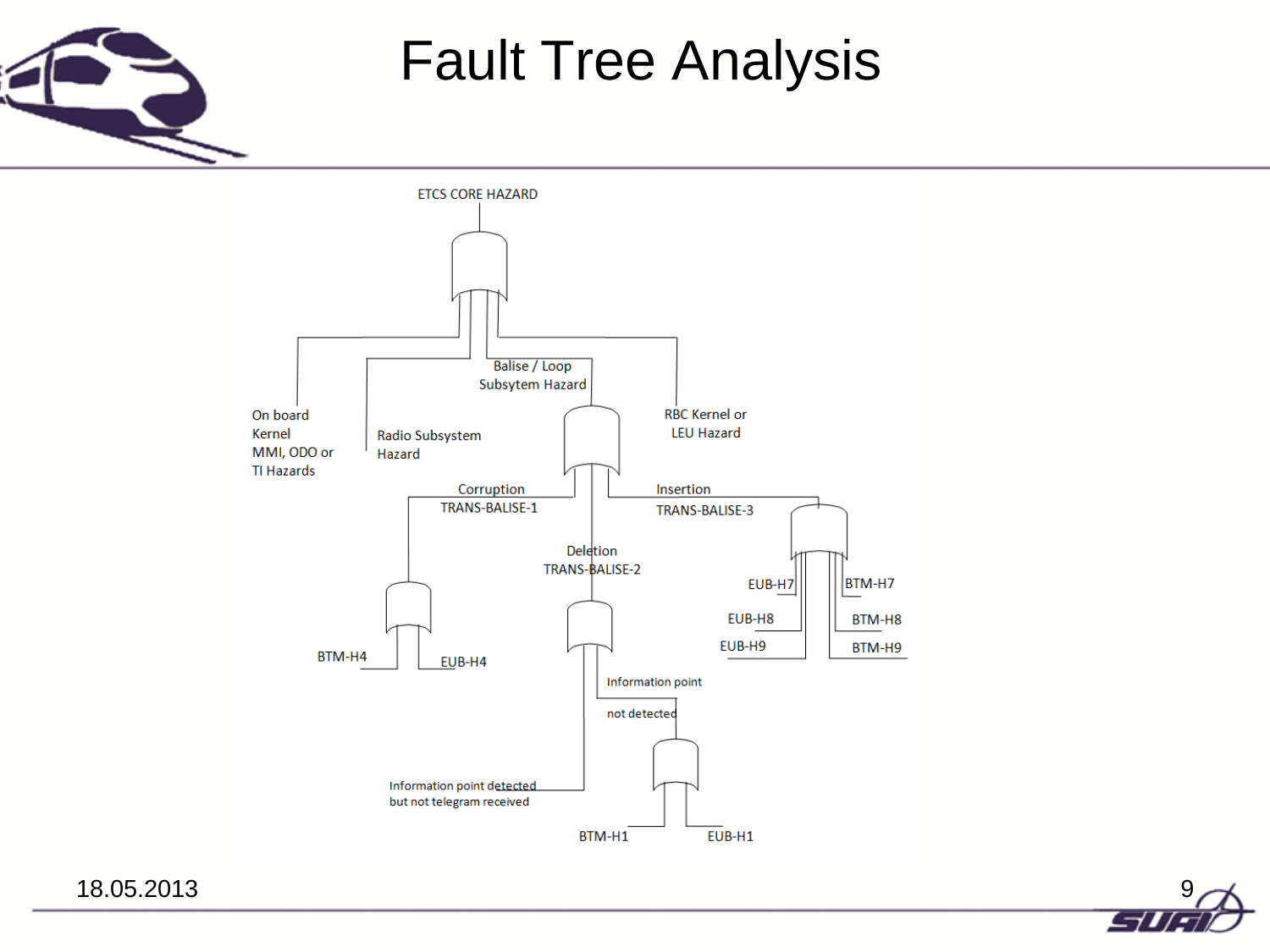

## Security problems of Safety Analysis

## **Currently Safety Analysis**  and **Information Security Analysis**  are made **separately**

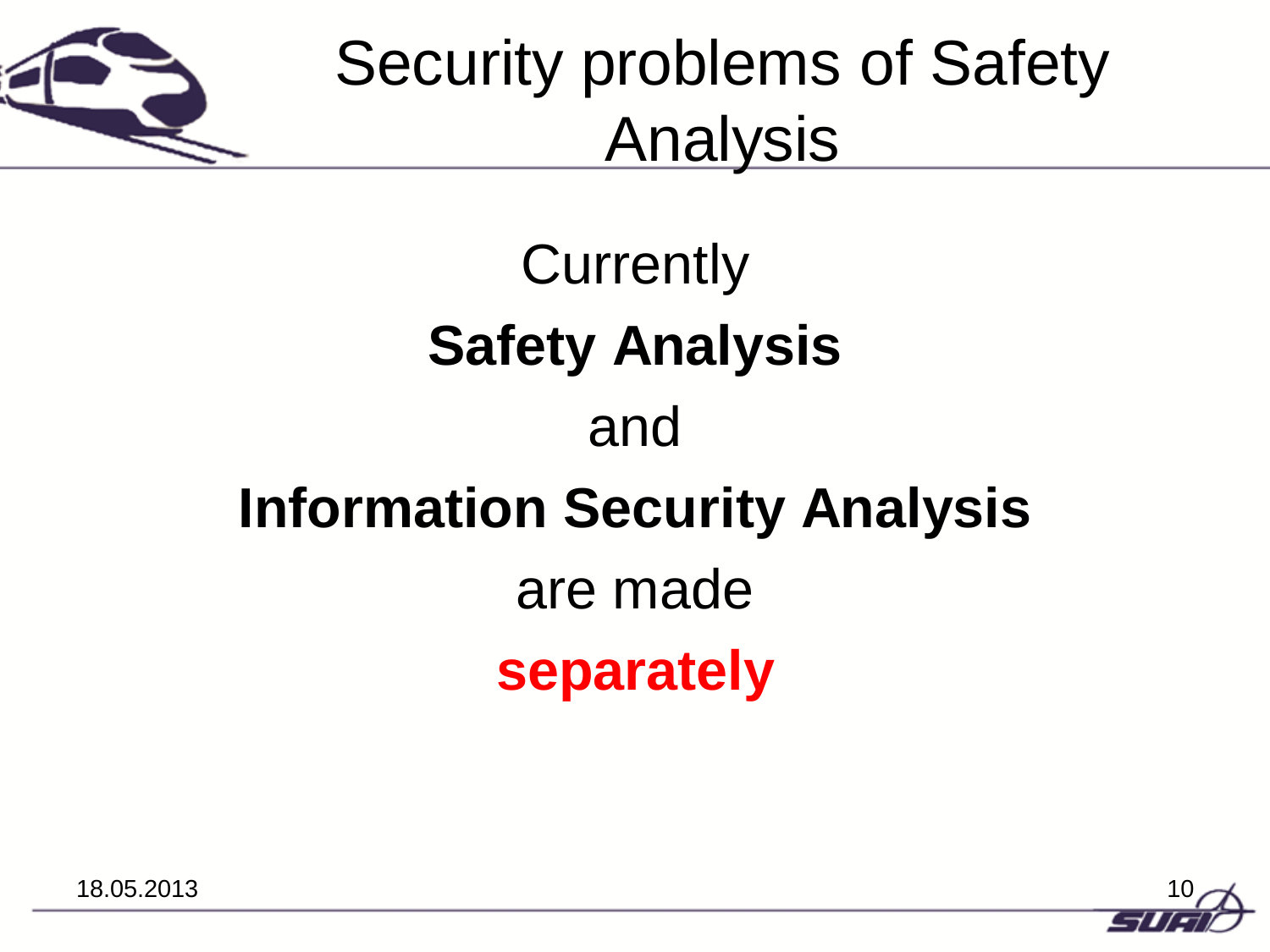

To find the method how to take into account the Information Security problems while Safety Analysis based on existing Safety and Security standards

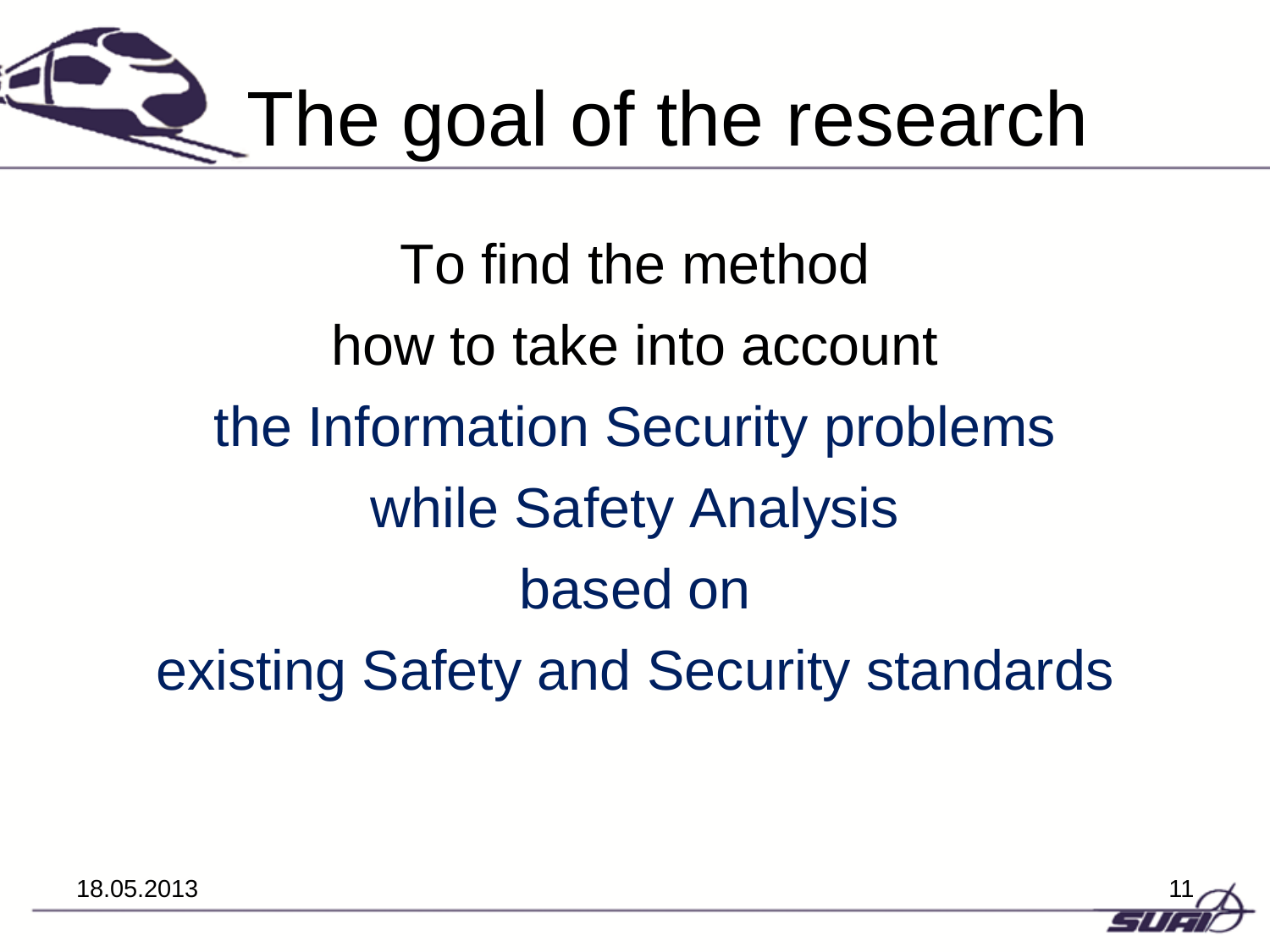

## Security Hazards List

- SEC-H1 A Balise is not detected due to the attacker.
- SEC-H4 Transmission of an erroneous telegram interpretable as correct due to the attacker.
- SEC-H7 Erroneous localisation of a Balise with reception of valid telegram due to the attacker.
- SEC-H8 The order of reported Balises, with reception of valid telegram, is erroneous due to the attacker.
- SEC-H9 Erroneous reporting of a Balise in a different track, with reception of valid telegram due to the attacker.

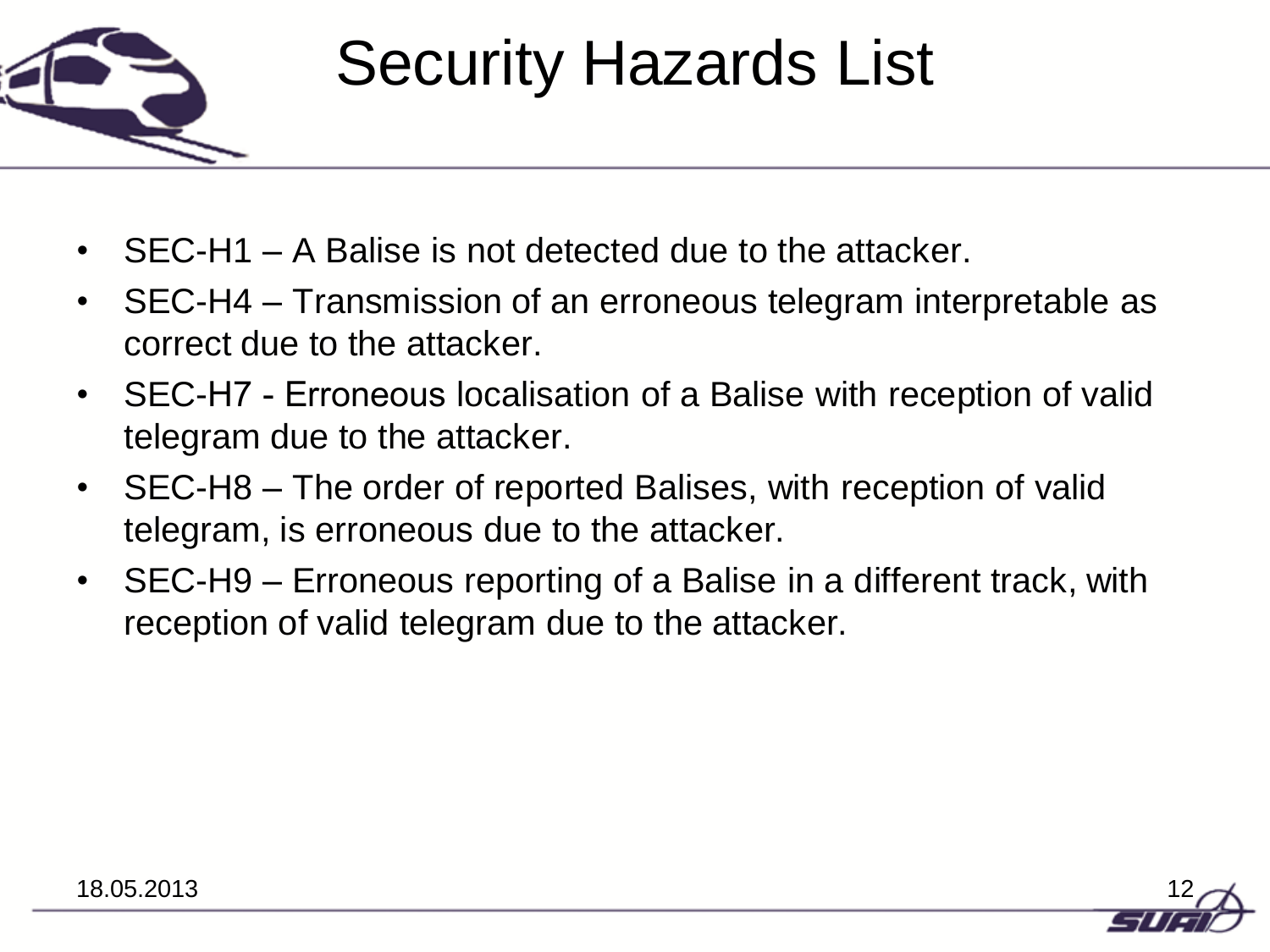## Fault Tree with Security Hazards



18.05.2013 13 Without implementation of special information security methods the probability of successful attack is equal to 1!

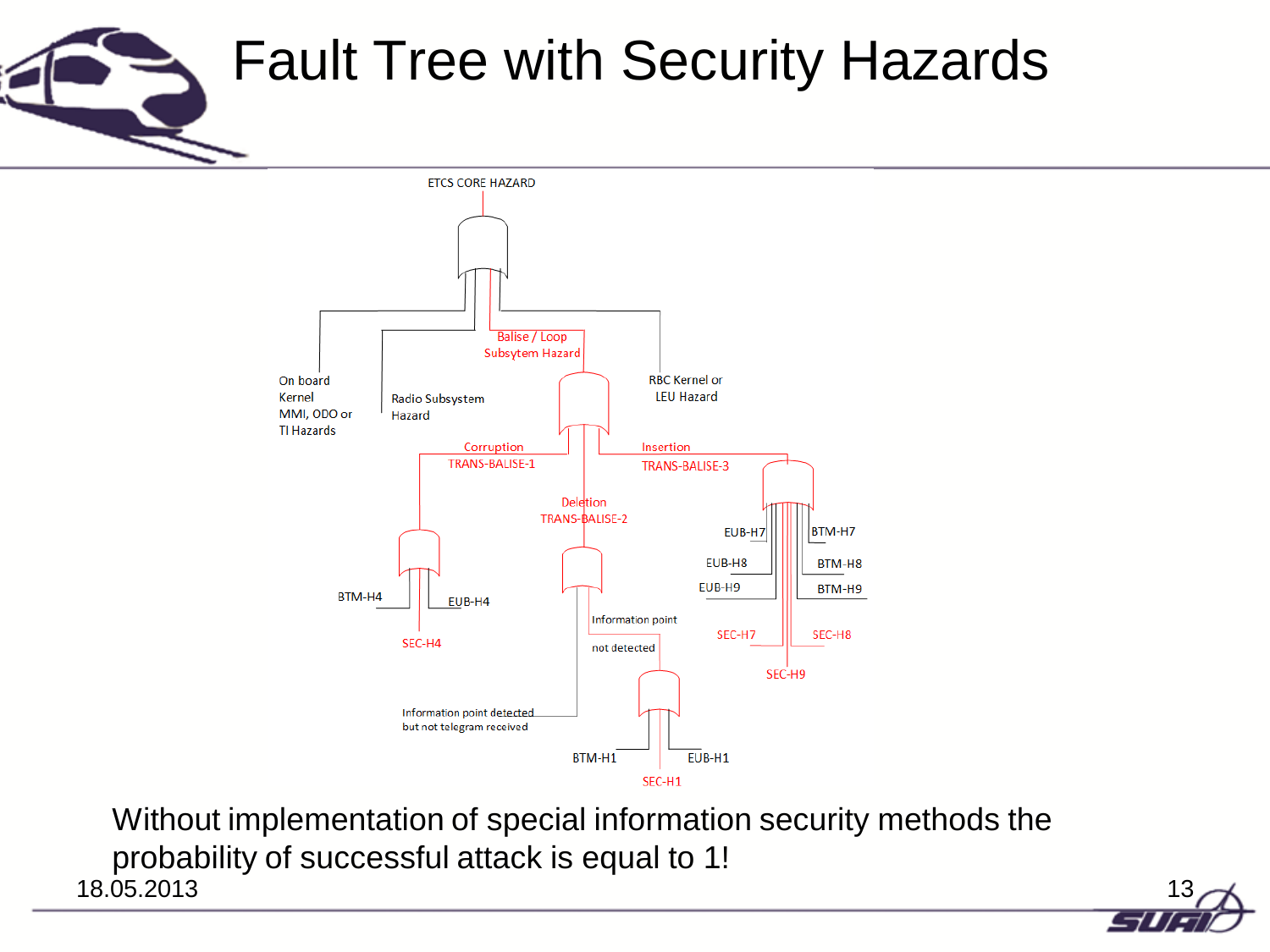

### Security Module Approach





18.05.2013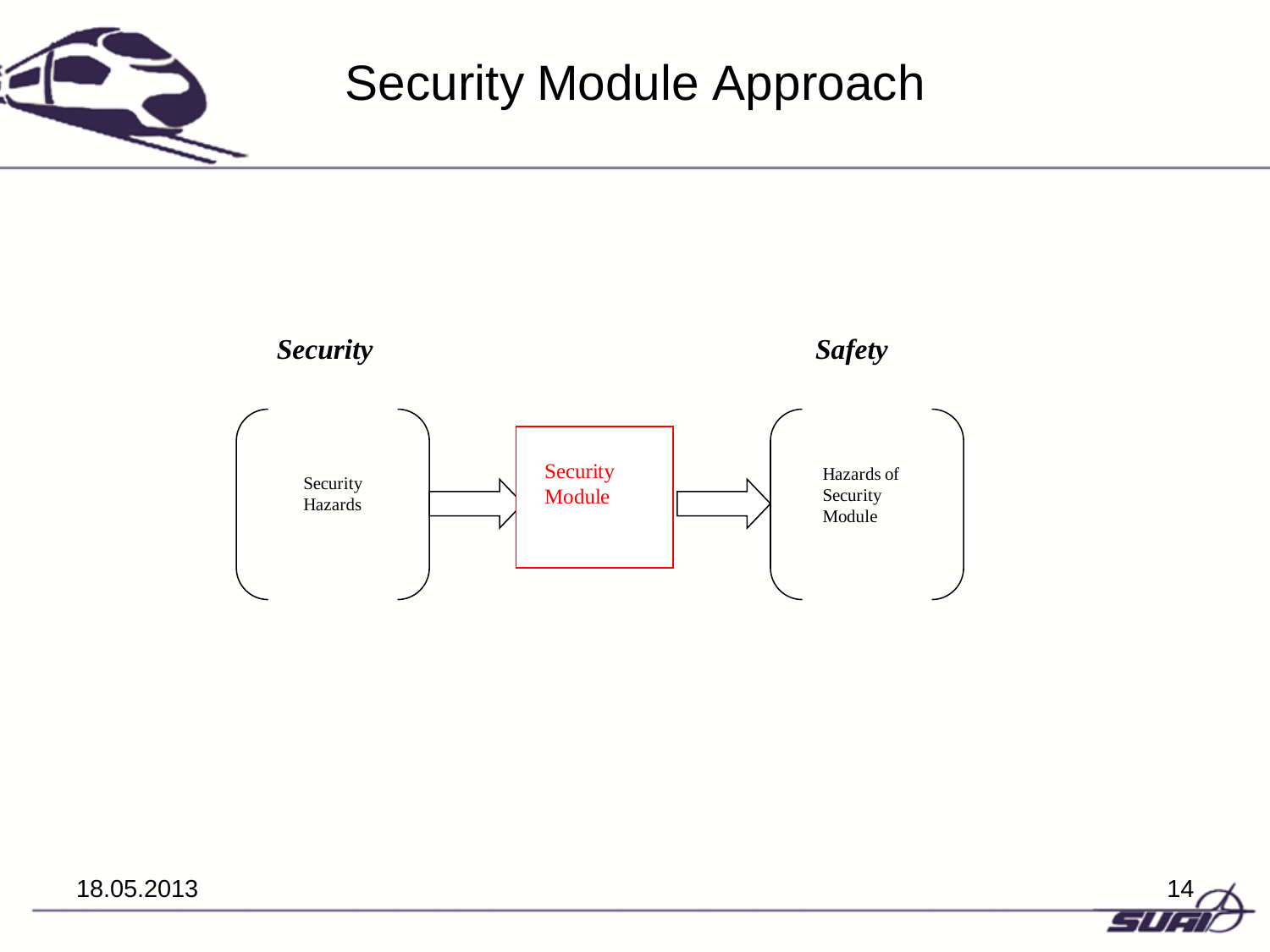

### Graphical representation of the hazardous events of ETCS



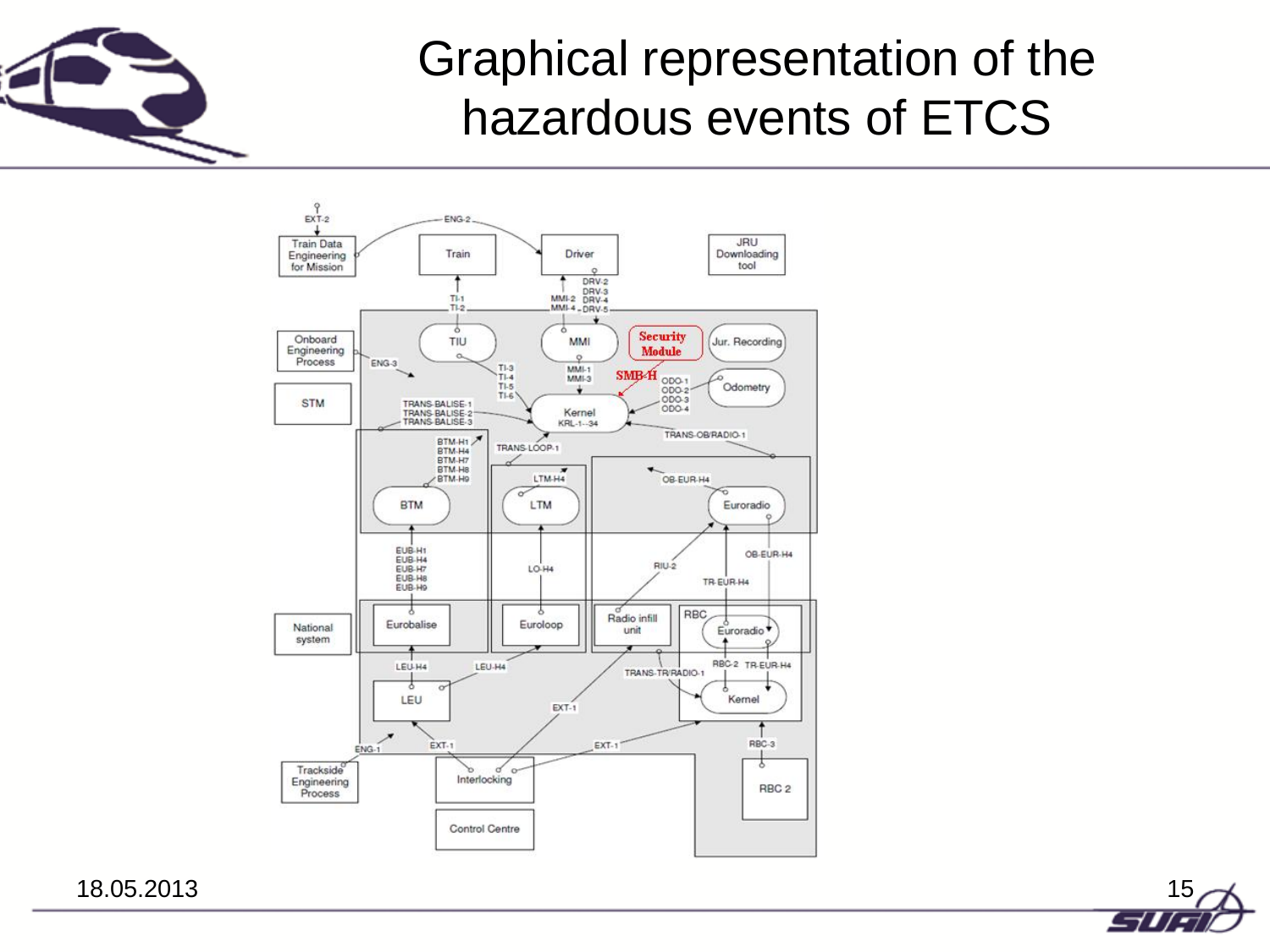

# Security Module



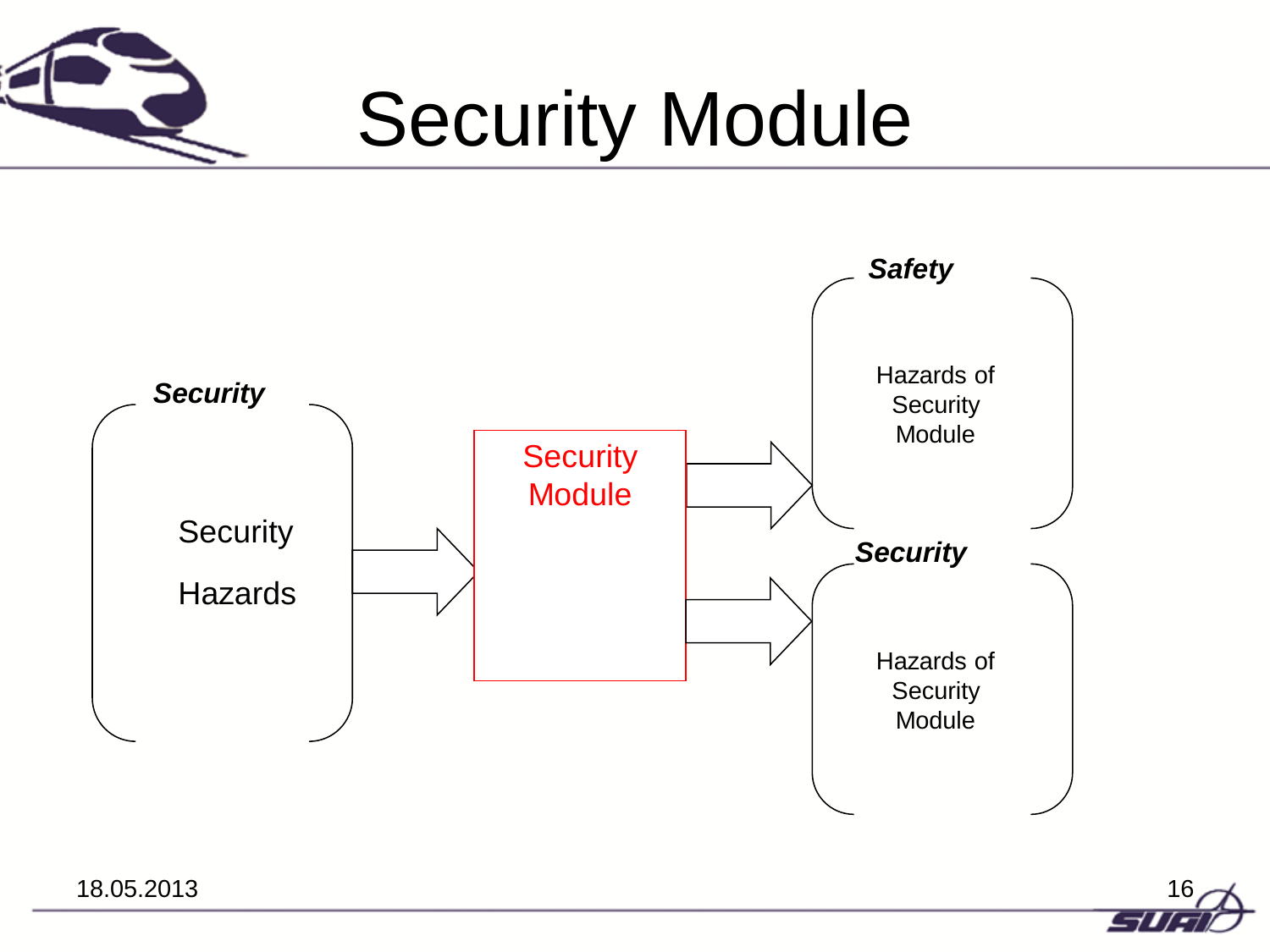

- **SMB-H1** A balise group is not detected, due to the failure of security module.
- **SMB-H4** Transmission of an erroneous telegram interpretable as correct, due to failure of security module.
- **SMB-H7**  Erroneous localization of a Balise Group, with reception of valid telegrams, due to failure of security module**.**
- **SMB-H8** The order of reported Balises, with reception of valid telegram, is erroneous due to failure of security module.
- **SMB-H9** Erroneous reporting of a Balise Group in a different track, with reception of valid telegrams, due to failure of security module.

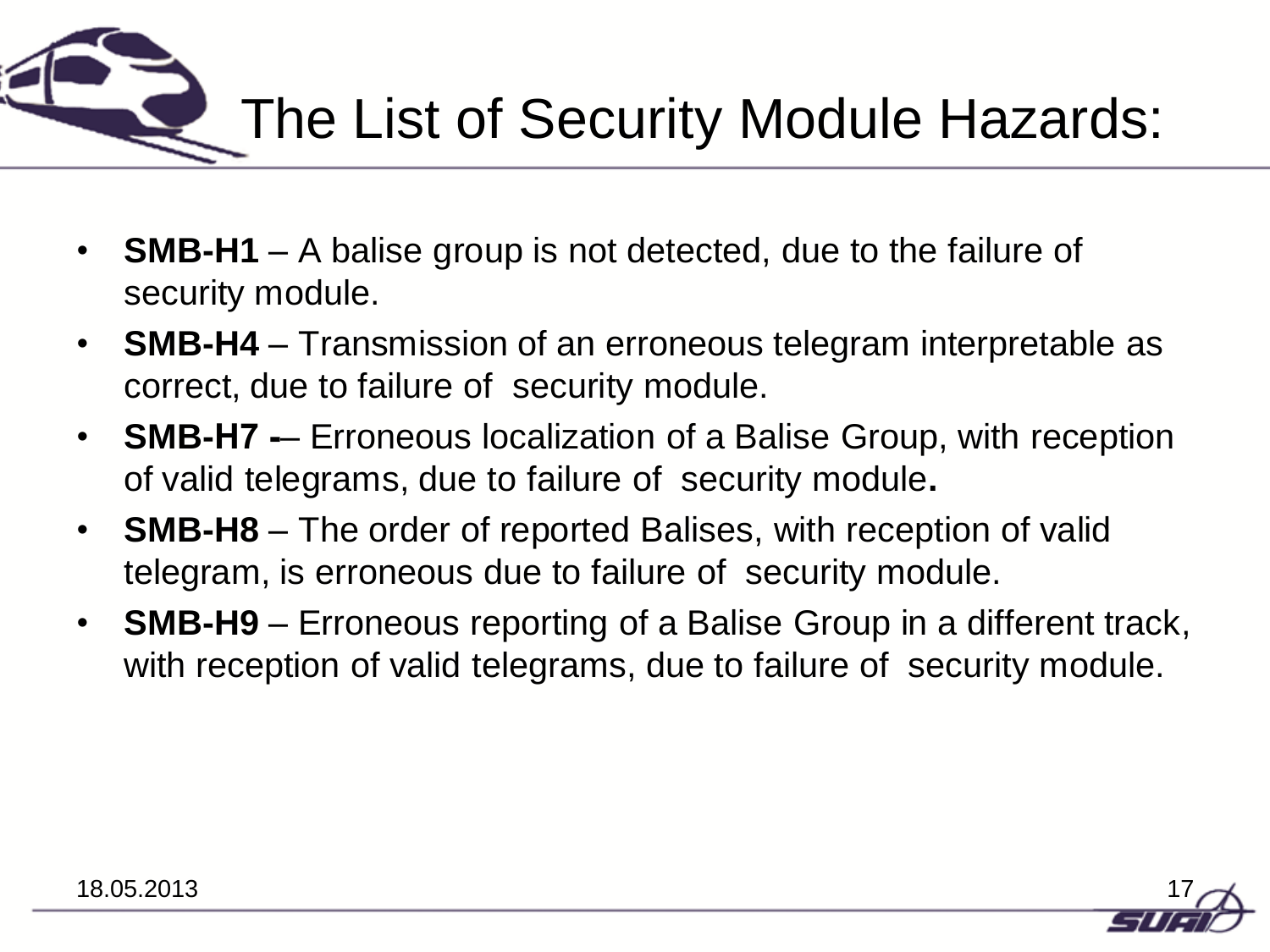

### Fault Trees with Security Module



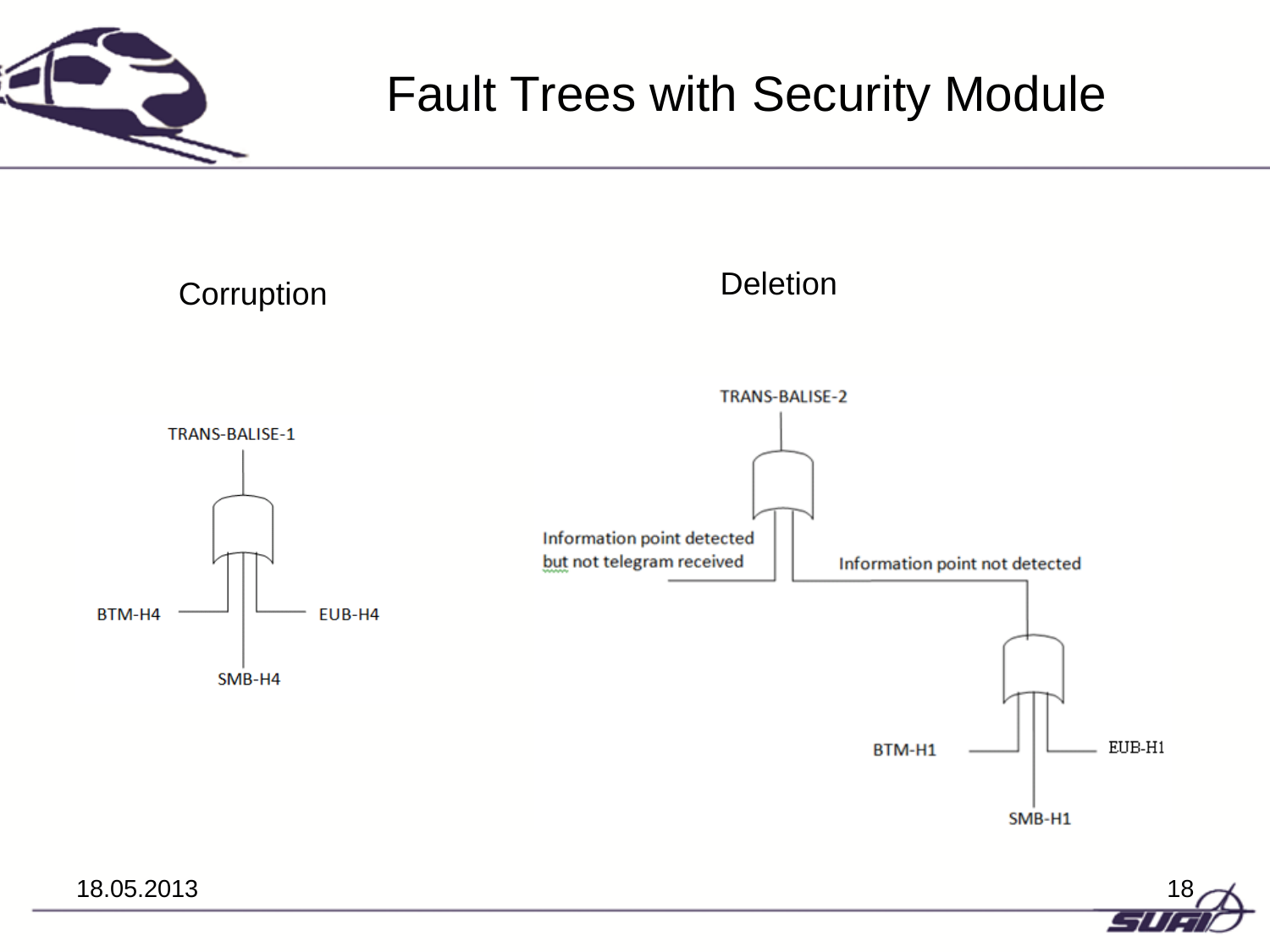

Insertion



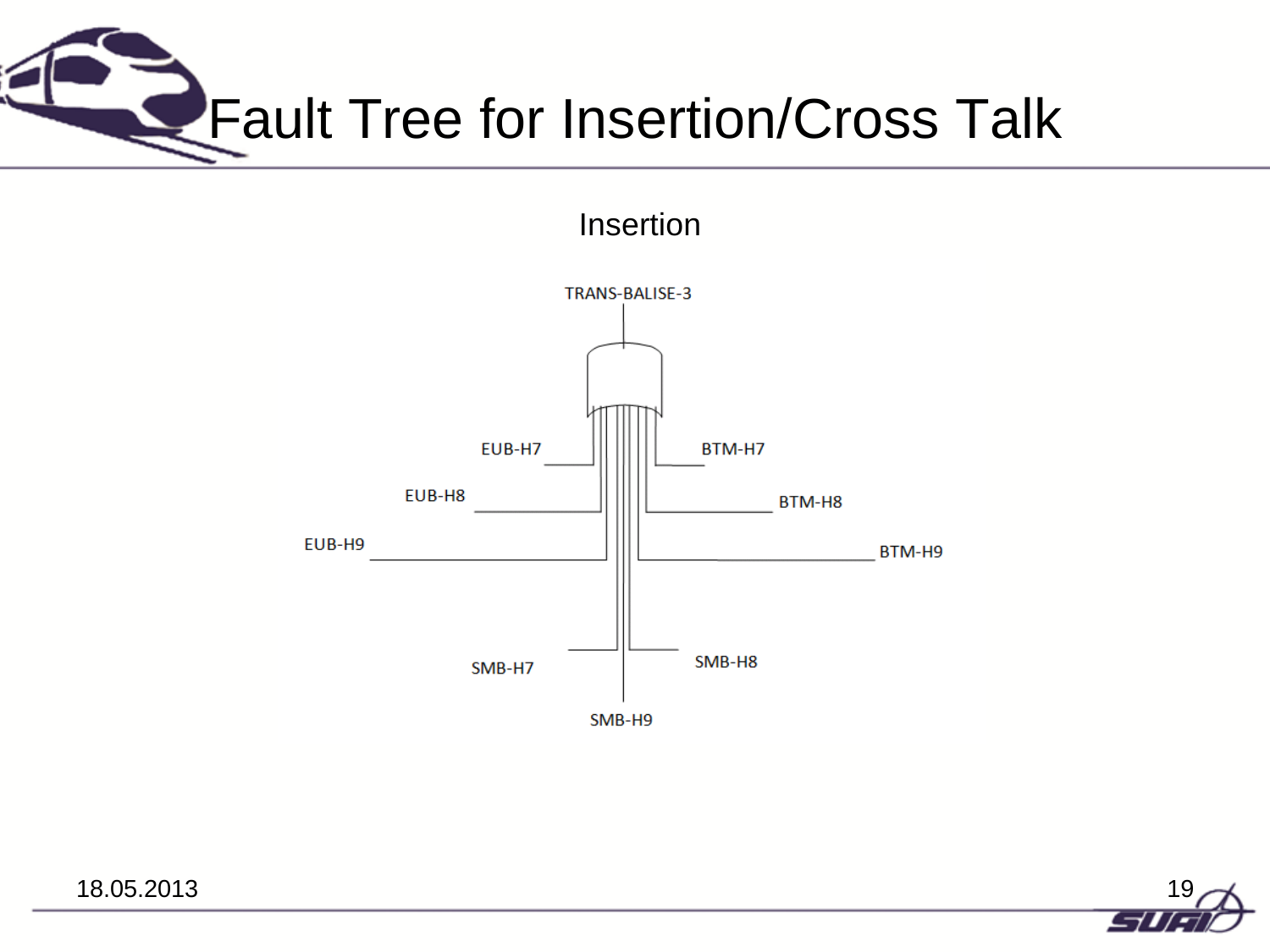

### Example attack on Eurobalise



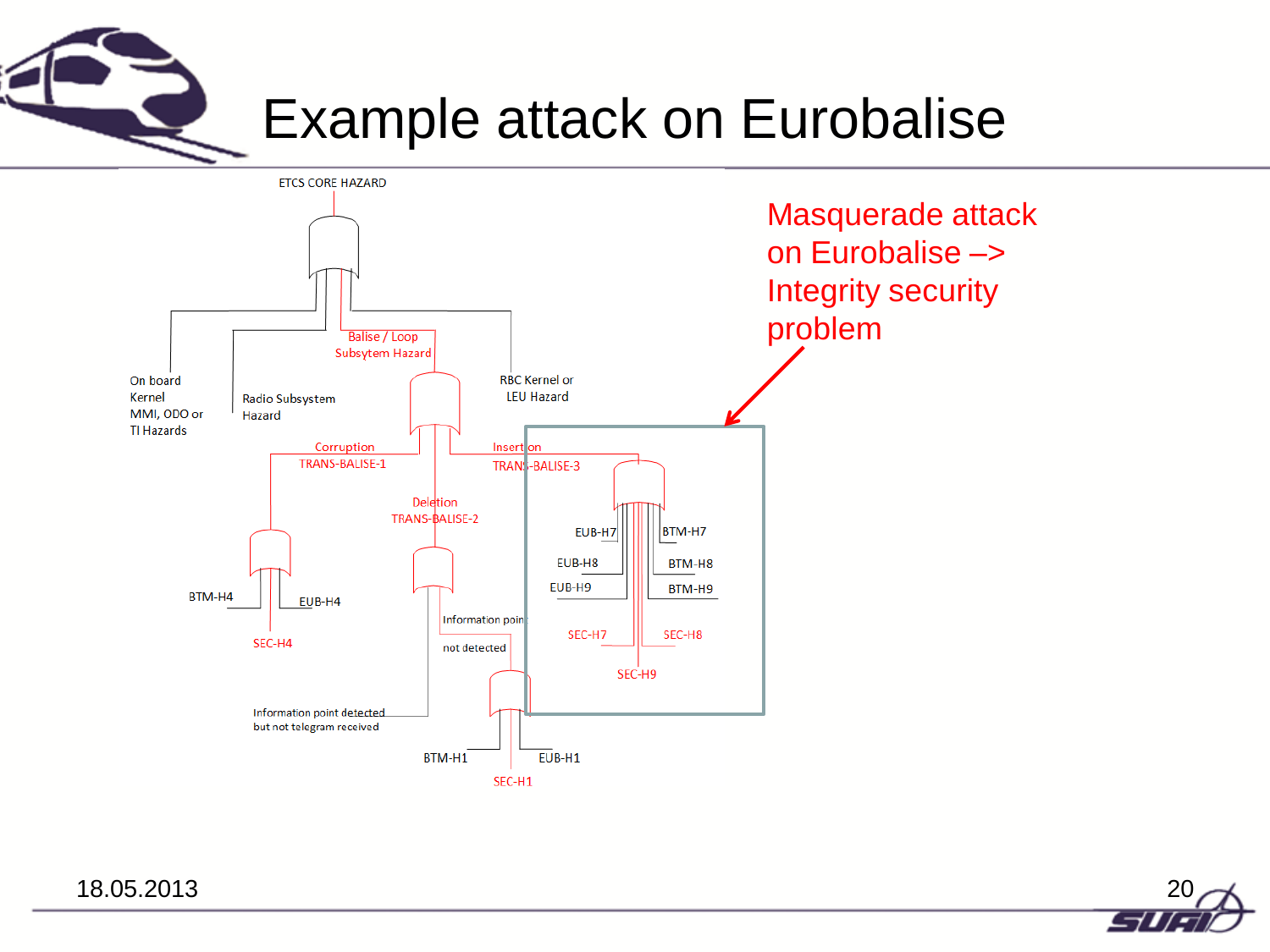

# Security Module



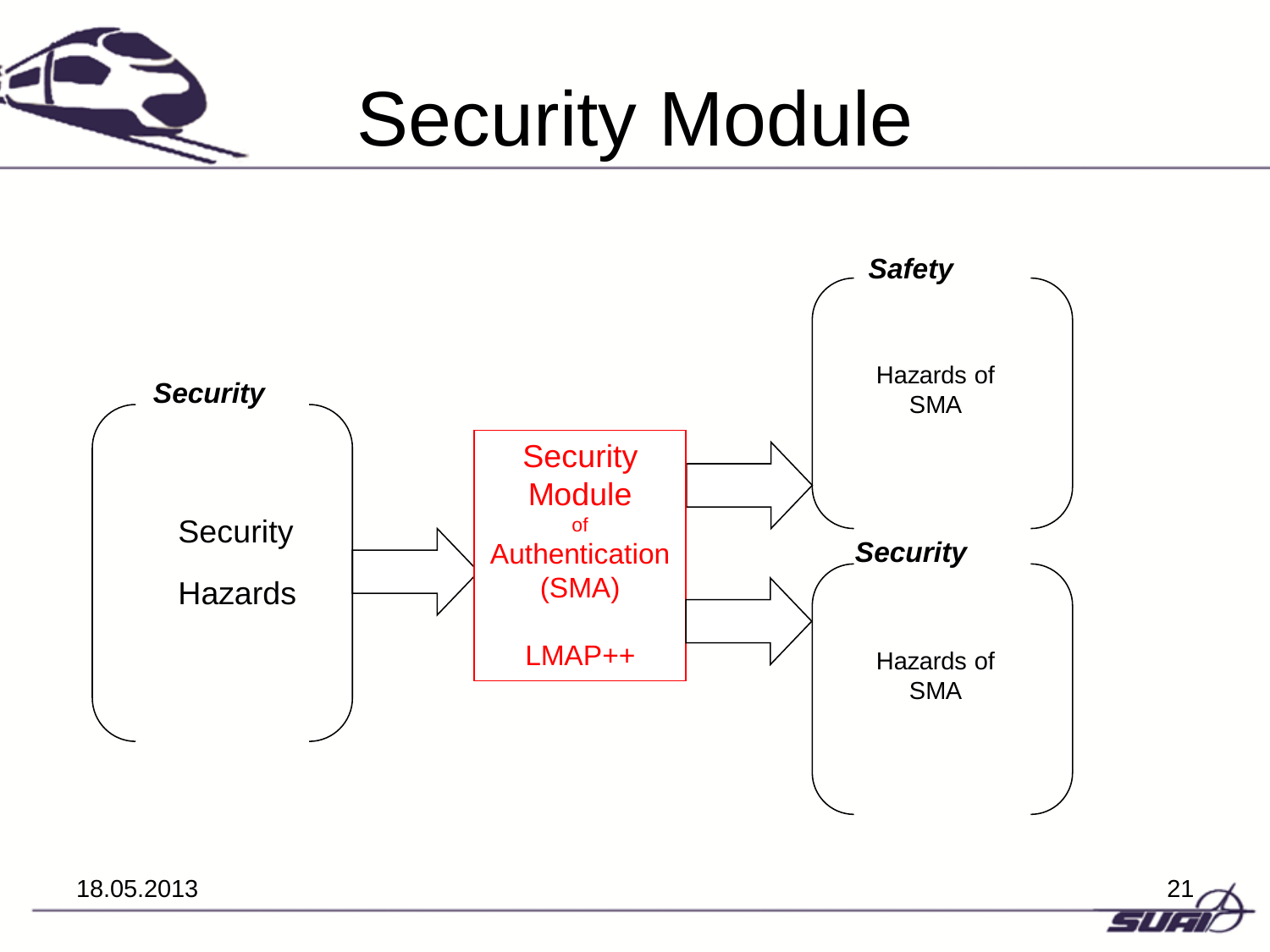

### Hazards List for Authentication Module

| Type of<br>Security<br>Module<br>Hazard | No.                 | <b>Hazard Description</b>                     | Origin of<br>failure |
|-----------------------------------------|---------------------|-----------------------------------------------|----------------------|
| Safety<br>hazards of                    | SMAB-H1             | The Balise is not detected                    | Security<br>module   |
| Security<br>Module                      | SMAB-H <sub>2</sub> | Wrong authentication                          | Security<br>module   |
|                                         | SMAB-H <sub>3</sub> | Delay                                         | Security<br>module   |
| Security<br>hazards of                  | SMAB-H4             | Successful Brute force<br>Attack              | Attacker             |
| Security<br>Module                      | SMAB-H5             | Successful<br><b>Desynchronization Attack</b> | Attacker             |

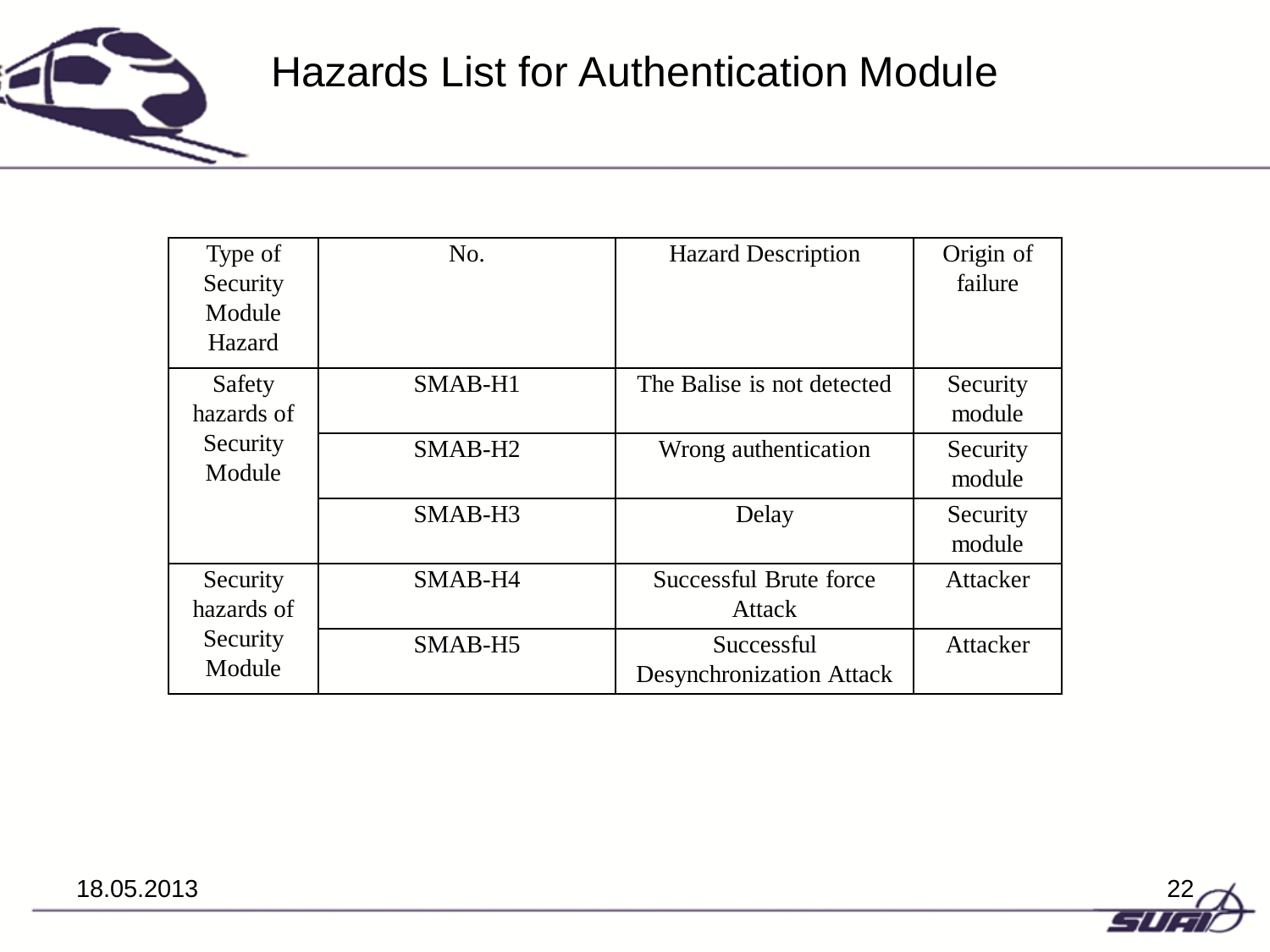

### FTA for TRANS-BALISE-1 with SMAB





18.05.2013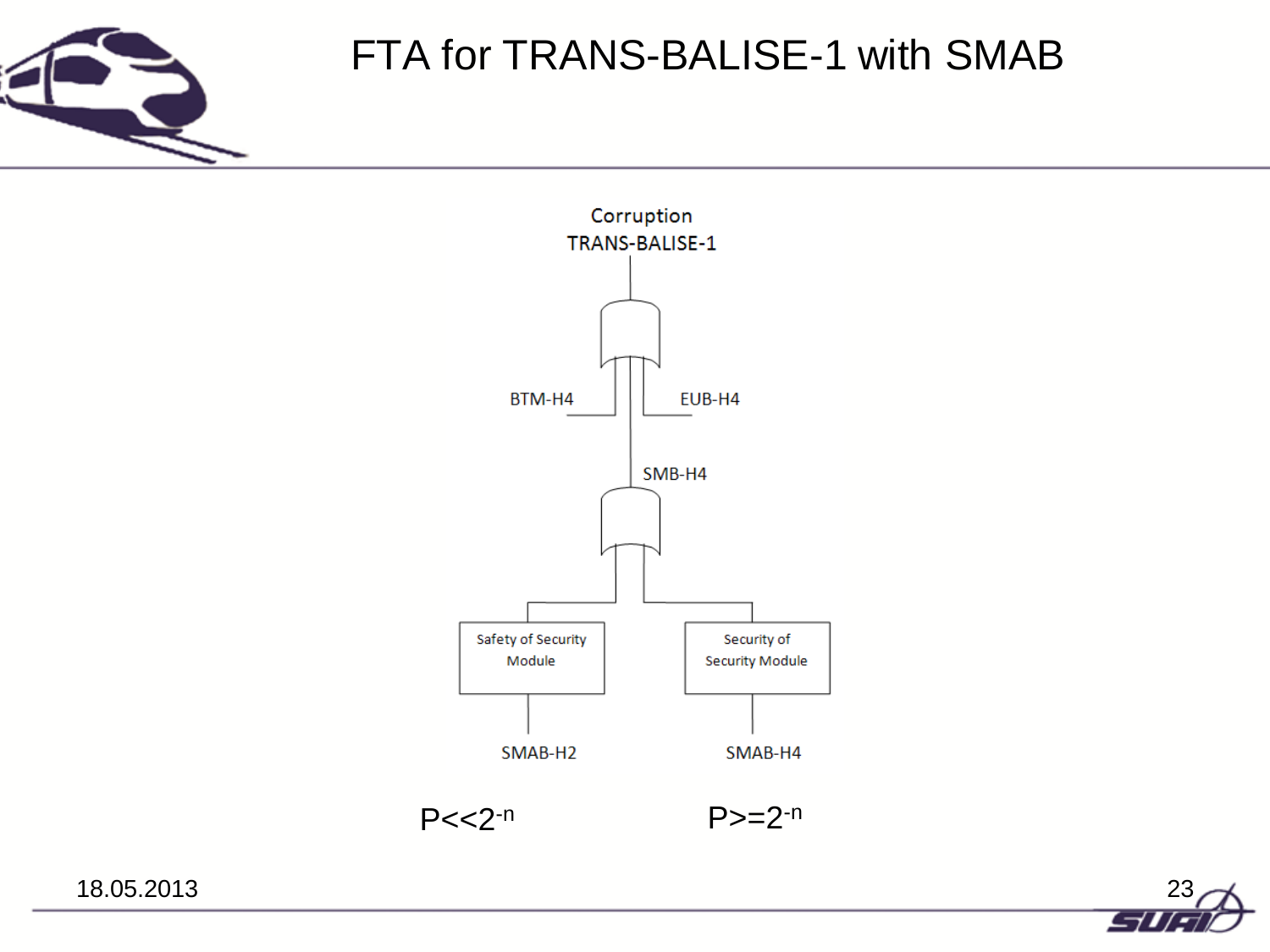

### FTA for TRANS-BALISE-2 with SMAB

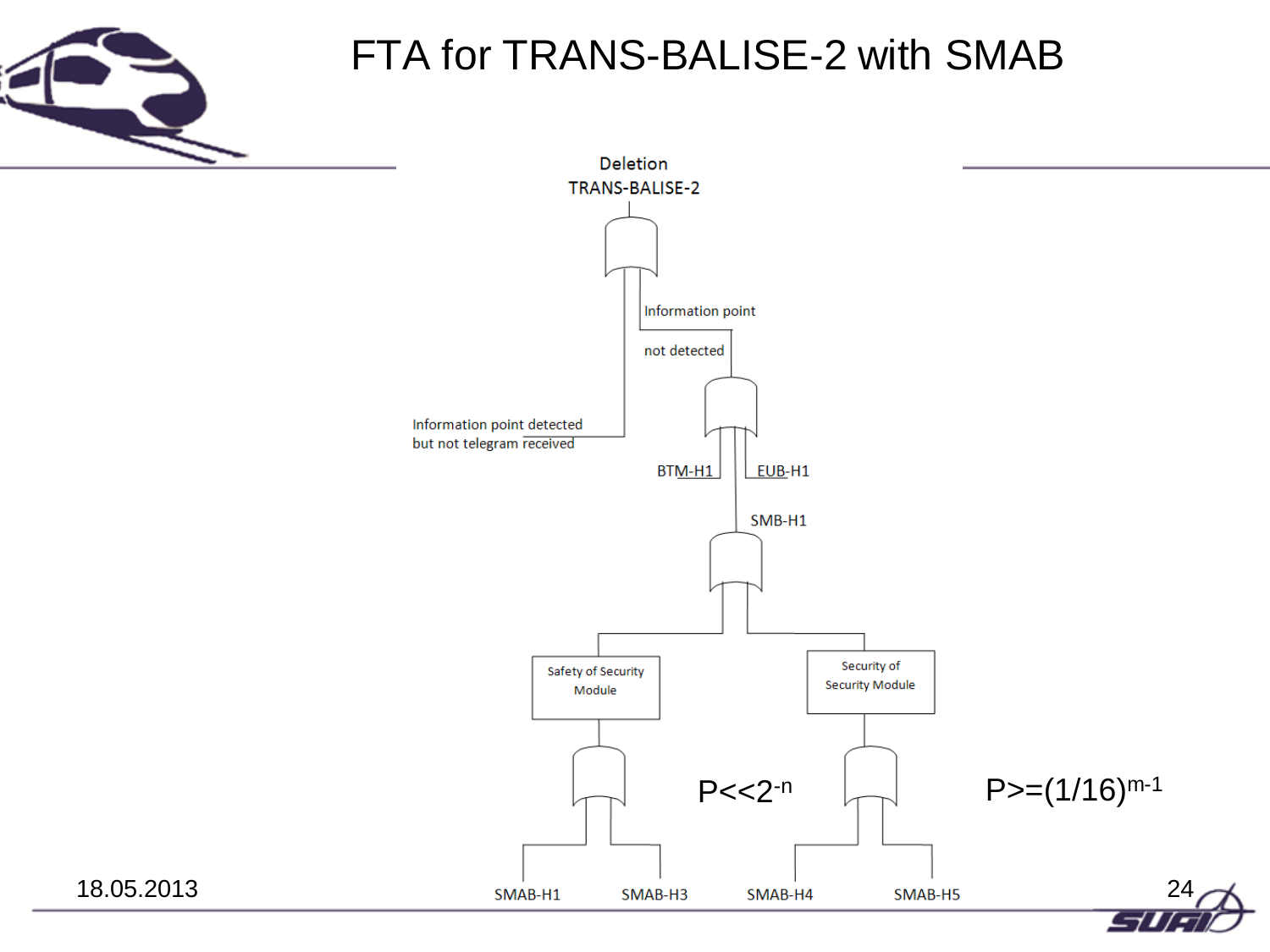

### FTA for TRANS-BALISE-3 with SMAB



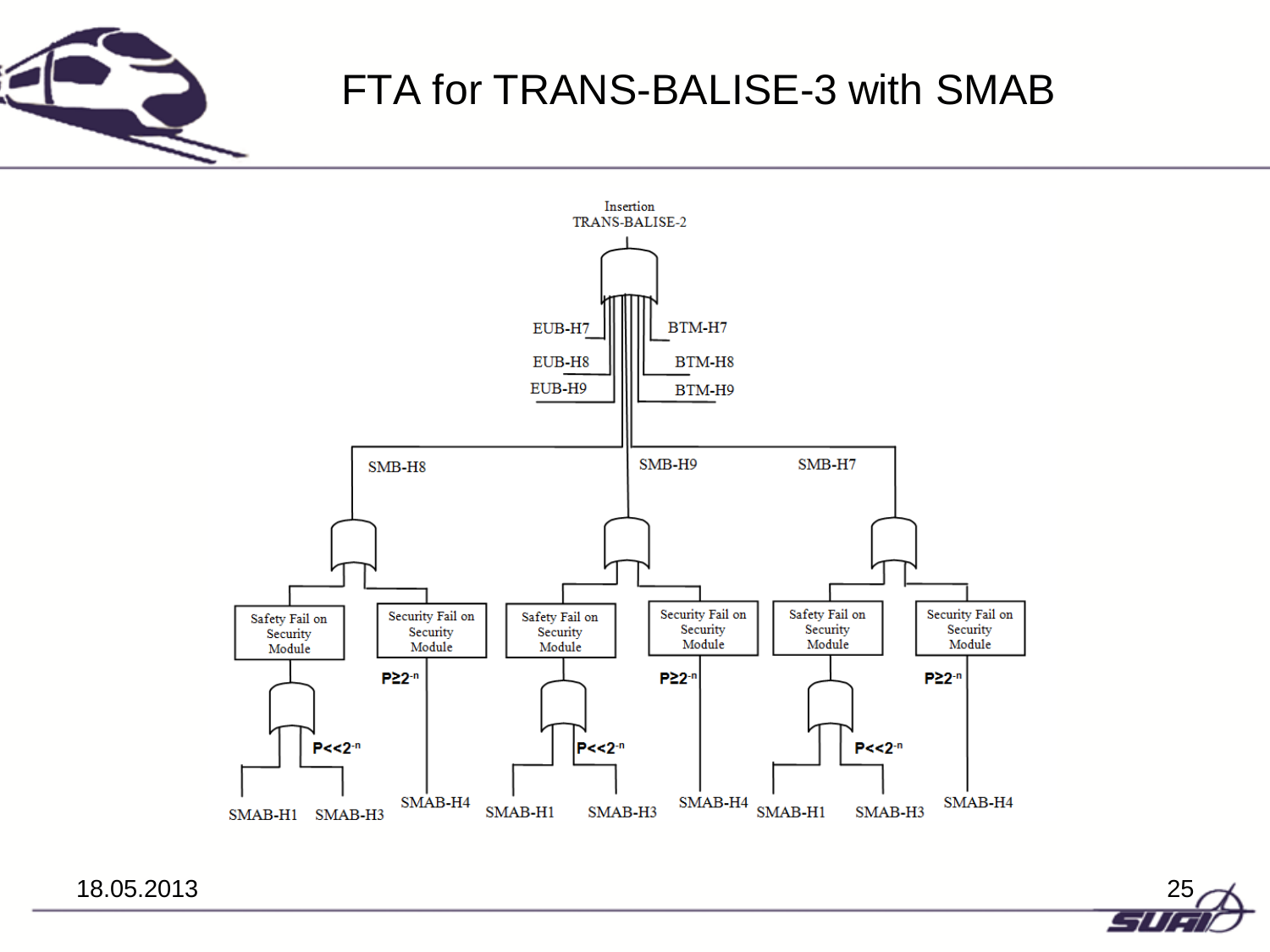

# Conclusion

- It was found that there is no concerted method to develop safe and secure systems by using actual safety and security standards.
- The safety standards for ETCS were analyzed. It was found that for ETCS there is no consideration of security hazards.
- It was suggested to add a special Security Module to take into account a Security Hazards for standard fault tree analyses of safety.
- It was shown that total level of System Safety can be increased by using Security Module.